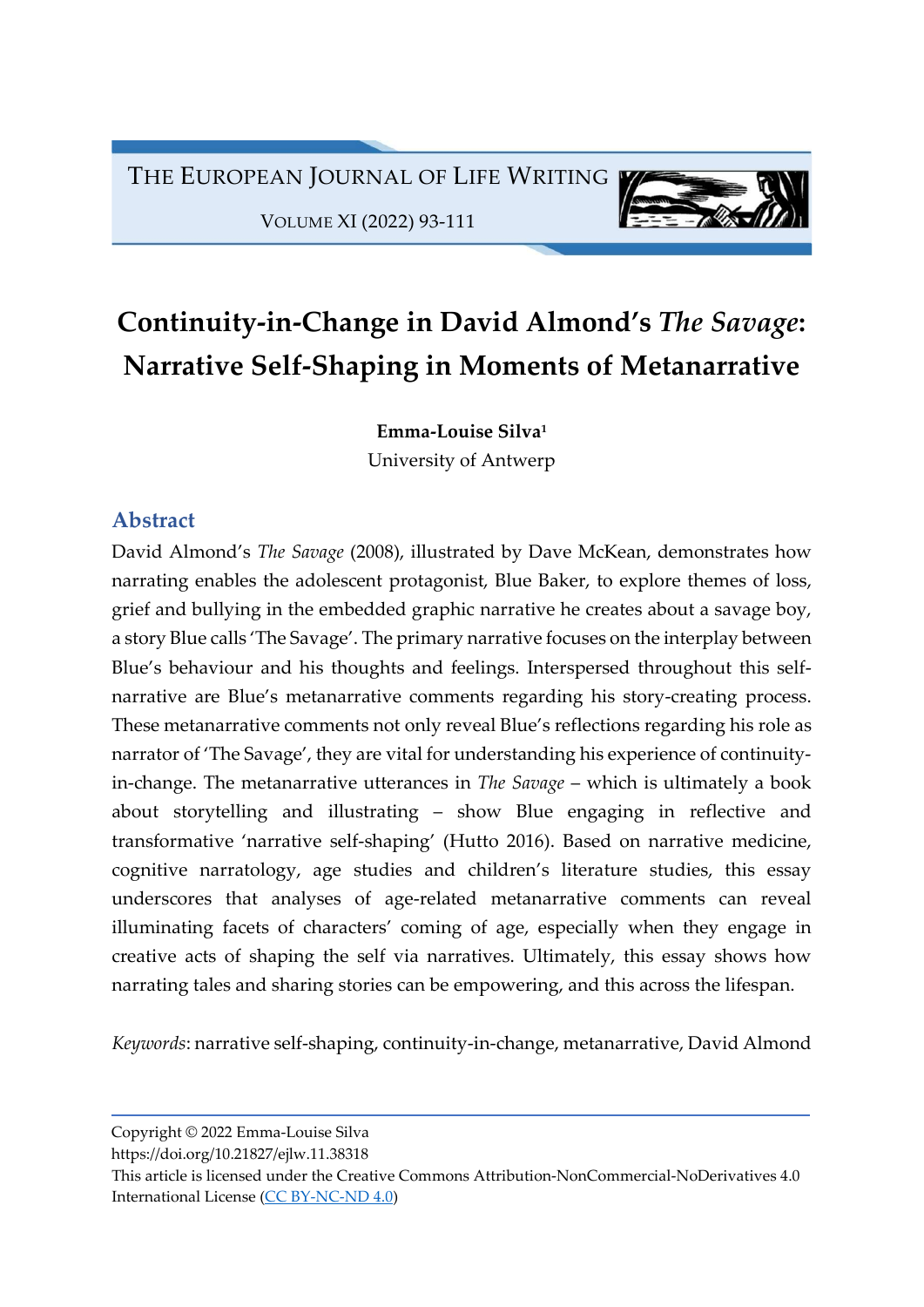#### **Samenvatting**

In The Savage van David Almond en Dave McKean (2008), creëert het adolescente hoofdpersonage, Blue Baker, een grafische vertelling, die is ingebed in de roman. Blue's verhaal, met als hoofdpersonage 'the savage', ondersteunt hem in het reflecteren over verlies, verdriet, en pestgedrag. Het primaire narratief focust op de wisselwerking tussen Blue's gedrag, zijn gedachten, en zijn gevoelens. Door zijn 'selfnarrative' heen staat Blue in metanarratieve reflecties stil bij het schrijfproces. Die metanarratieve opmerkingen tonen niet alleen hoe Blue zich voelt als verteller van het verhaal 'The Savage', ze zijn ook essentieel om te begrijpen hoe hij 'continuïteit-inverandering' ervaart. The Savage – een boek dat schrijven en illustreren centraal stelt – toont hoe Blue in de weer is met reflectieve en transformatieve 'narrative self-shaping' (Hutto 2016). Op basis van narrative medicine, cognitieve narratologie, leeftijdsstudies en studies in jeugdliteratuur toont dit artikel aan hoe analyses van leeftijdsgebonden metanarratieve reflecties inzichten kunnen geven wat betreft 'coming of age', zeker wanneer personages zichzelf op creatieve manieren vormgeven via verhalen. Zo laat het artikel zien hoe het vertellen en het delen van verhalen 'empowerment' kan genereren, en dat een leven lang.

Trefwoorden: 'narrative self-shaping', continuïteit-in-verandering, metanarratieve reflecties, David Almond

# Continuity-in-Change via Self-Narrative, Metanarrative, and Graphic **Narrative**

Blue Baker, the adolescent protagonist in David Almond's The Savage (illustrated by Dave McKean), throws aside his school counsellor's advice to write his 'thoughts and feelings down' to grieve his father's sudden death (2008, 7). Instead, Blue 'rip[s] up all that stuff' about himself, and starts writing 'The Savage', a story about a savage boy (Almond 2008, 7). Themes of loss, grief and bullying are depicted by means of Blue's self-narrative, which focuses on the interplay between Blue's behaviour and his thoughts and feelings, allowing a version of his 'identity or self to emerge' (Caracciolo 2014, 139). Specked throughout Blue's self-narrative are his metanarrative utterances regarding the process of narrating his story, or what Birgit Neumann and Ansgar Nünning describe as 'the narrator's reflections on the act or process of narration' (2014, 344). Reflecting on the story he narrates, Blue discloses, for example, that 'it maybe looked like a mess, but it was a mess that made sense, that made a story on the page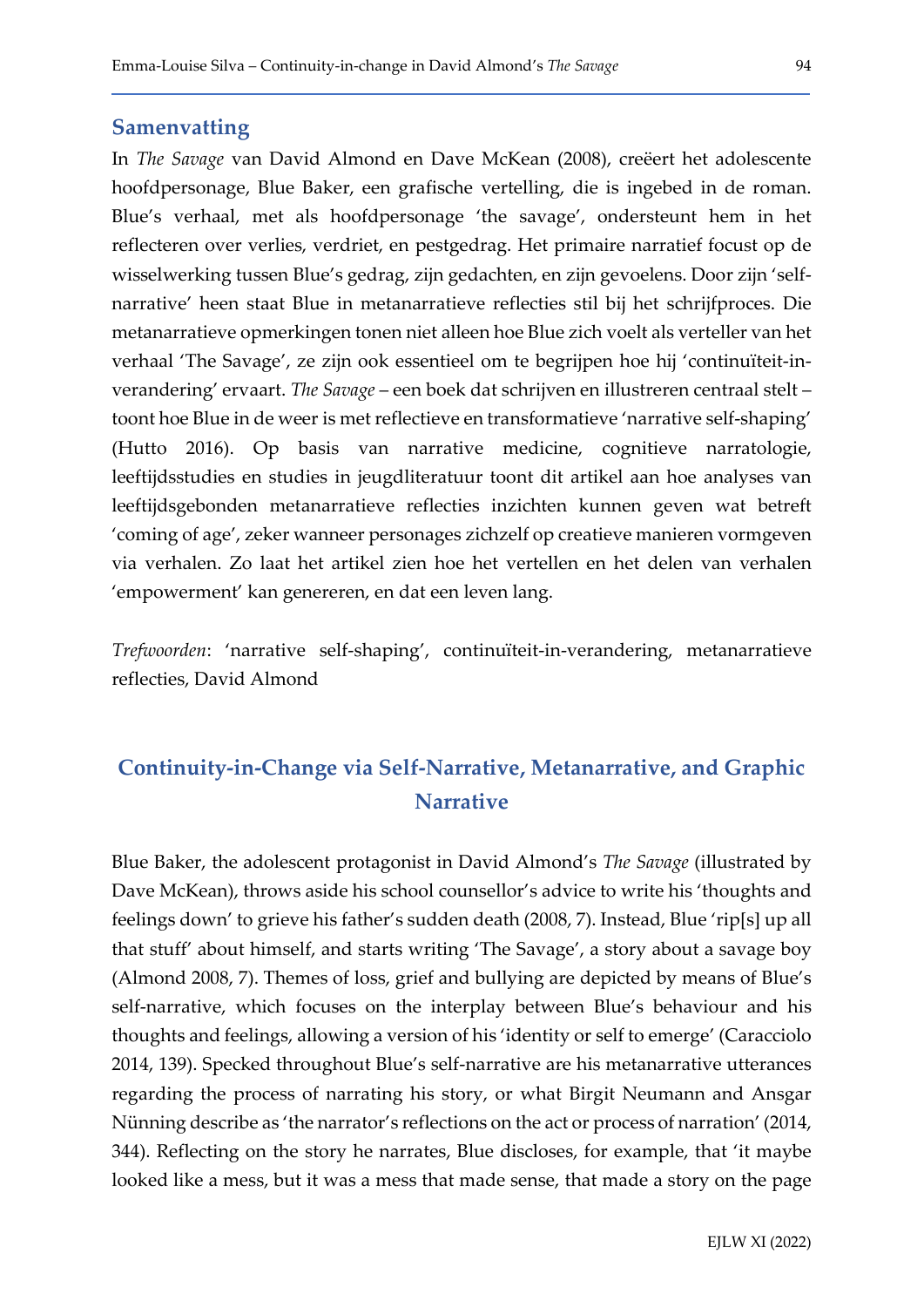and in [his] mind that was as vivid and real as the real world' (Almond 2008, 67). Blue's metanarrative utterances provide commentary in relation to the storytelling process he goes through when writing and illustrating his tale about the savage.

The Savage demonstrates how narrating enables Blue to take what Michael Bamberg describes as 'a reflective position vis-à-vis self' (2014, 241) and to explore what age scholar Susan Pickard calls a 'narrative identity' (2016, 101). The metanarrative comments Blue makes are significant in these reflections regarding his selfhood. He seems to become infused with some of the savage's character traits as he explores the boy's narrative identity in the story he writes. Blue reflects on this process of osmosis by means of the metanarrative comments he makes, for instance: '[w]hen I drew him and wrote about him, I could see him, I could hear him, I could smell him. Sometimes, it was nearly like I was him and he was me' (Almond 2008, 31). This dynamic situation sees Blue channelling a more 'savage' version of himself, absorbing some of the character traits he has installed in the protagonist of his story.

Although metanarrative comments are often discussed under the umbrella of metafiction, such comments are actually 'a distinct form of narratorial utterance' according to Neumann and Nünning (2014, 348). In the Handbook of Narratology, the following categories of metanarrative are mentioned: 'formal', 'structural', 'contentrelated', and 'reception-oriented types of metanarrative' (2014, 348). In her response to Nünning's seminal essay dating from 2001,<sup>2</sup> Monika Fludernik defines the kind of metanarrative at work in novels such as the The Savage as 'proprio-metanarration' (2003, 24-25). Blue's comments are auto-referential; he reflects on his own acts of narrating.<sup>3</sup> In a similar vein, Neumann and Nünning explain that metanarrative comments 'are concerned with the act and/or process of narration, and not with its fictional nature' (2014, 344-345). Transferring this to The Savage, Blue's metanarrative observations regarding the story he creates in his notebook reveal that he is reflecting intensely on the process of narrating his story about the savage, all while showing what effects such acts of narrating have on him.

Before proceeding with an analysis of how Blue's metanarrative comments give readers insights into his development, it is important to disentangle what the terms 'metalepsis' and 'mise en abyme' mean here too. In his discussion of metalepsis, John Pier points to Gérard Genette and his mentioning of a 'shifting but sacred frontier between two worlds, the world in which one tells', and 'the world of which one tells' (Pier 2014, 326 (my italics E-L. S.); Genette [1972] 1980, 236). Janice Bland discusses such boundaries in *The Savage* between the world *in which* Blue tells and the world of which he tells by unpicking the narrative metalepsis at work: 'the embedded story is created by the young narrator Blue and his Savage acts out what Blue desires but is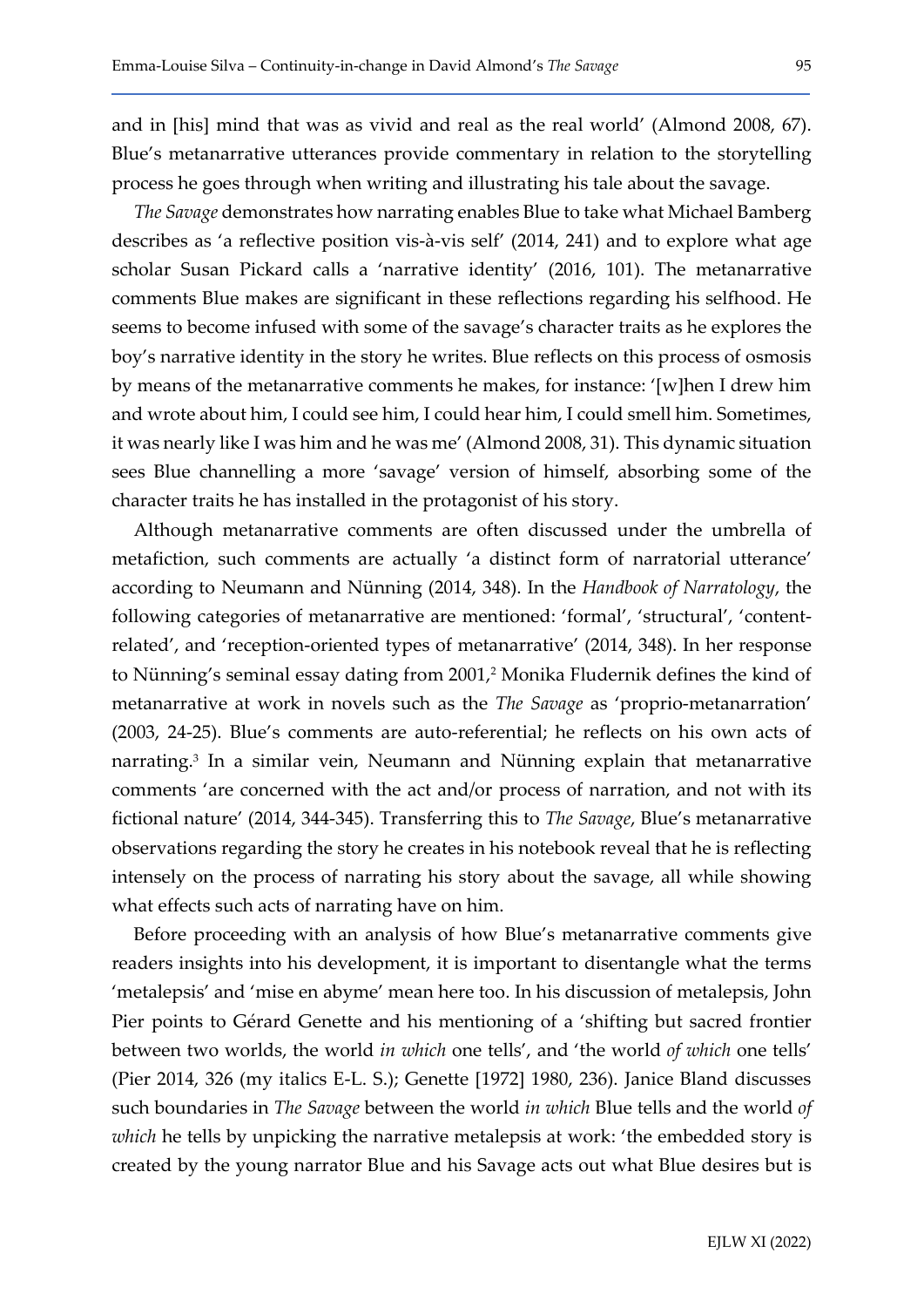embedding stories, rather than on transgression' (2014, 339). However, for the focal point of this essay, namely the effect that narrating has on Blue's evolving selfhood, the metanarrative comments are key, and thus not the concepts of metafiction, metalepsis and mise en abyme. The metanarrative comments are of essence when discussing the effect that narrating the story about 'the savage' has on Blue's selfperception. This profound effect is made possible thanks to Blue's engagement with his notebook, and thanks to his handwritten story and his illustrations of 'the savage'.

Almond's choice to depict Blue's experiences through his notebook rather echoes the author's own writing process. Almond often stresses the importance of writing materials in interviews, mentioning his use of 'notebooks, sketchbooks, pens, pencils, and coloured pencils' that allow 'words and images to flow from [his] hand onto the page' (2018). Furthermore, Almond explains that his 'process of exploration' consists of filling notebooks with words and images, thereby using large sketchpads to do so because they give him the ability to 'spread [his] writing across the empty spaces, so the notebook almost becomes like a landscape that [he] can explore and inhabit' (2021). This image of exploring and inhabiting notebooks as if they were landscapes holds for Blue's engagement with his notebook in The Savage too. In the metanarrative comments that are dispersed throughout the primary narrative, Blue often mentions that he almost feels as if he is the savage when he writes about him and draws him, describing the creative process as 'like [he] was living right inside the savage's story, like the savage was living right inside [him]' (Almond 2008, 67).

Quite similar to Almond's acts of notebook-filling, Blue's story takes the form of a graphic narrative, or a narrative 'told in words and images' (Gardner & Herman 2011, 3) in which 'the mark of handwriting is an important part of the rich extra-semantic information' (Chute & DeKoven 2006, 767). Almond's choice to convey Blue's thoughts via an embedded story demands further consideration of its formal qualities. McKean's graphic approach to The Savage involves a consistent font that represents Blue's handwriting in his notebook, along with playful typography, creative page layout, and inset texts and illustrations. The Savage is most certainly what Eve Tandoi calls 'a hybrid novel' (2017). Tandoi discusses the specific position of such novels: 'By inviting readers to consider alternative ways of making meaning, hybrid novels systematically draw attention to themselves as artefacts in order to pose questions about the relationship between fiction and reality' (2017, 330). Lissi Athanasiou-Krikelis elucidates such complexities. According to her typology, The Savage fits into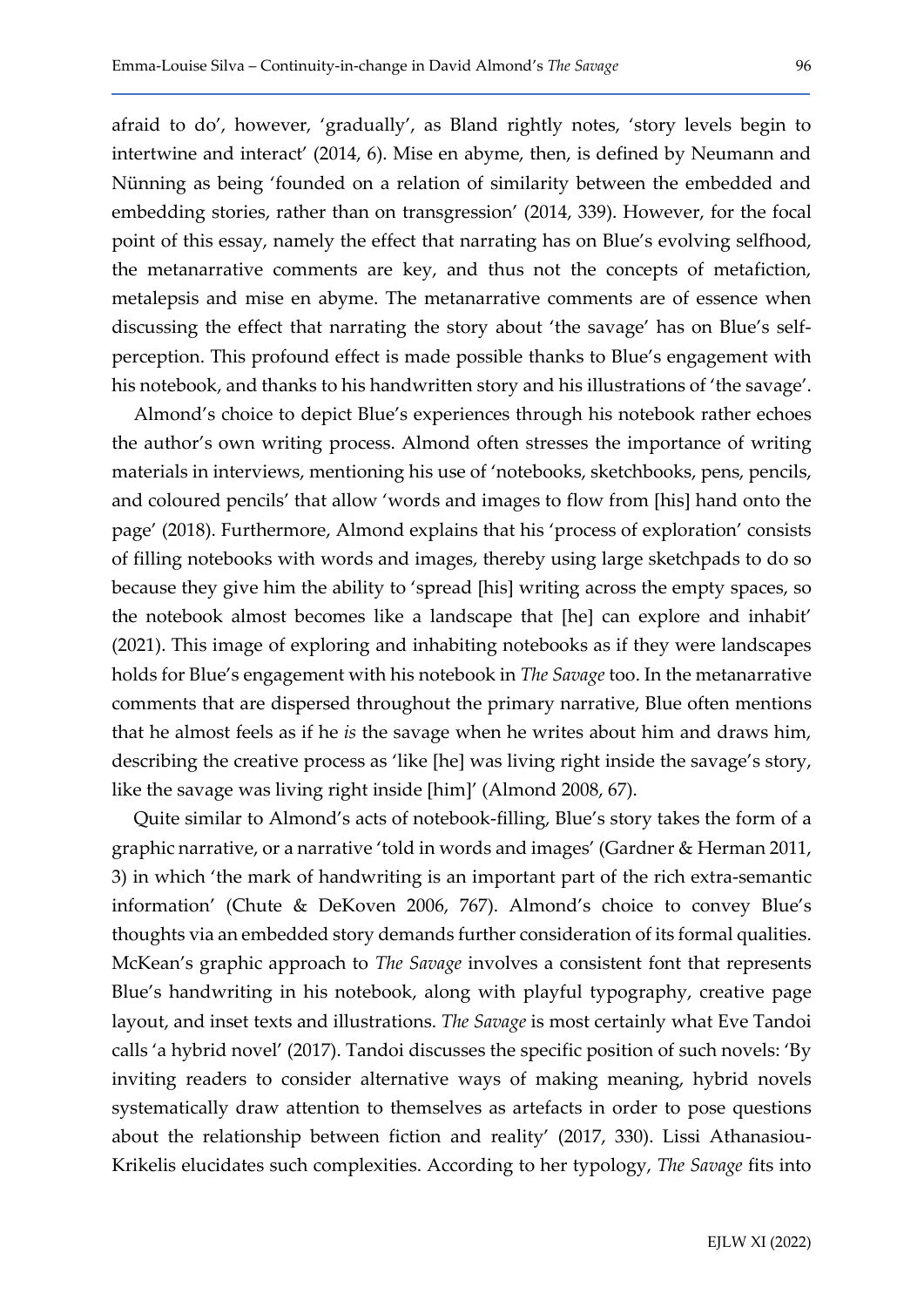two categories: it is a 'book about telling or illustrating stories', in which 'the dominant is art-making and / or storytelling' (2020, 363), and it also features a 'book-within-abook' (2020, 365). Blue's art-making and storytelling acts, which he describes in the primary narrative by means of self-narrative passages interspersed with metanarrative comments, take form in the 'book-within-a-book' he produces (Krikelis 2020, 365). Furthermore, Blue's acts of narrating the story he creates about 'the savage' provide him with moments of alleviation: he can embody the savage's experiences, and 'explore the landscapes' in his notebook (Almond 2018), momentarily escaping his own experiences of grieving his father and of being bullied.

Now that the groundwork has been laid out as to how self-narrative, metanarrative and graphic narrative function in Almond's The Savage, it is interesting to consider how the process of continuity-in-change features in these different forms of narrative, and to assess the impact this process has on Blue's evolving selfhood. In order to question such complexities in The Savage, this essay will consider 'narrative selfshaping' (Hutto 2016) through the prism of narrative medicine, cognitive narratology, age studies and children's literature studies. By approaching narrative self-shaping this way, the concept of continuity-in-change as discussed in age studies (Pickard 2016, 102-108) can be considered from a new perspective, especially regarding the ways it manifests itself in children's literature. As Vanessa Joosen has pointed out, the fields of children's literature studies and age studies 'both start from the same constructivist approach to age and have many insights to offer to each other' (2015, 127). This interdisciplinary approach can be extrapolated by considering the way in which Blue evolves in Almond's The Savage, revealing age-related forms of character development during Blue's creative process of storytelling.

By commenting on his acts of narrating the story about the savage, readers gain access to Blue's experience of continuity-in-change, which is seen as an 'essential feature of identity throughout the life course' (Pickard 2016, 102). Blue displays continuity, in that '[t]races and vestiges of [his] former self are retained' (Pickard 2016, 104), and yet he also displays change, in that his metanarrative comments reveal 'the before and after, of a self' (Bynum 2001, 181). These discussions of continuity-inchange hearken back to Heraclitus's motto of change being the only constant: everything 'is in process of coming-to-be' and 'is undergoing some secret alteration in one way or another at every moment' (Wheelwright 1959, 30). Bamberg stresses that when considering the unfolding of identity in time, the 'narrating subject' must be understood as 'neither locked into stability nor drifting through constant change, but rather as something that is multiple, contradictory, and distributed over time and place' (2014, 242). This perspective aligns with Pickard's view of narrative identity and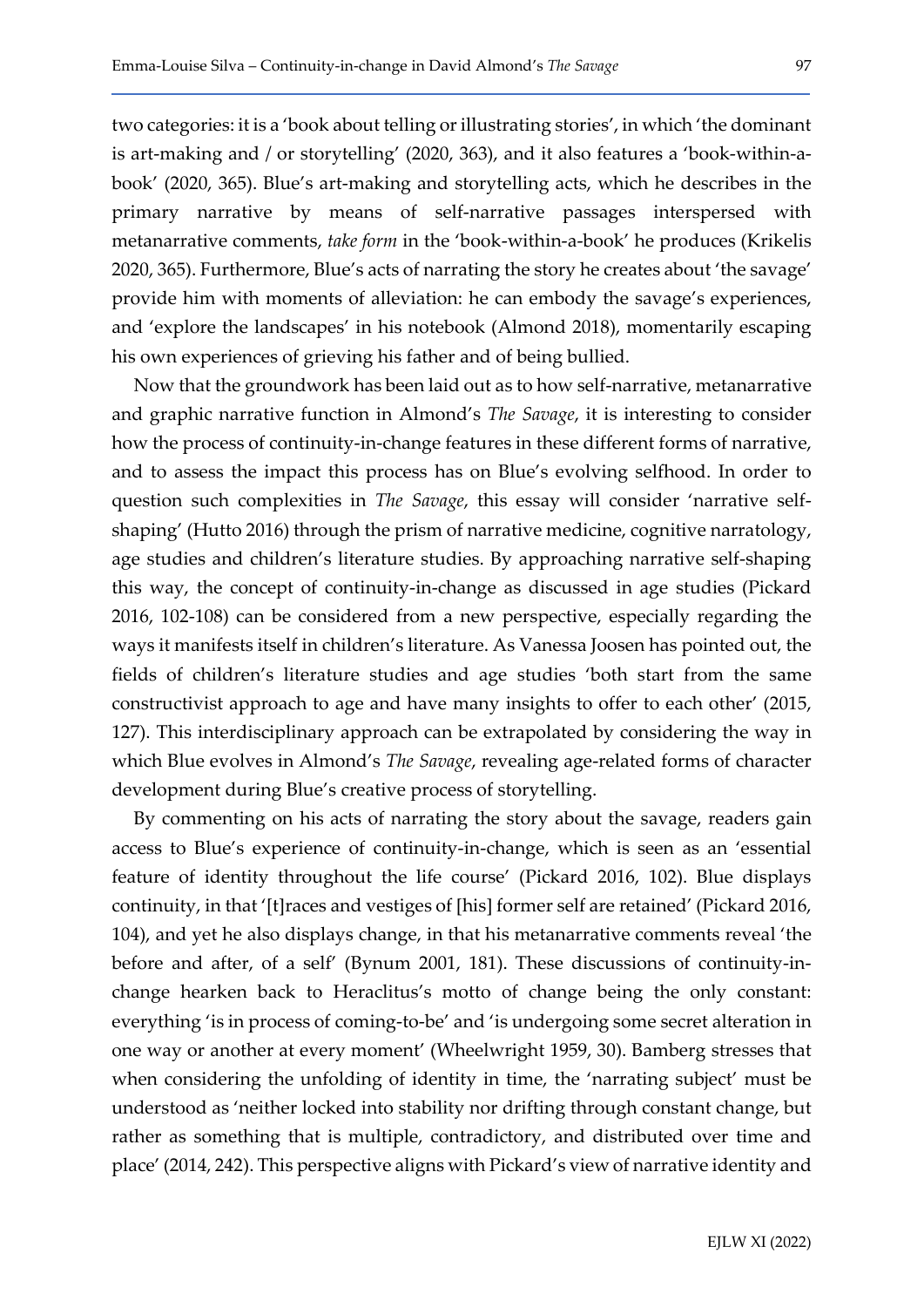continuity-in-change as 'a more fruitful approach to thinking about the relationship of self and time' (2016, 243).

By questioning how self-narratives can form the basis of 'self-disclosure, selfreflection and self-criticism, potentially leading to self-control, self-constraint, and self-discipline' (2014, 244), Bamberg concludes that narrating is 'a privileged genre for identity construction' (2014, 241), as do Joanna Haynes and Karin Murris in Picturebooks, Pedagogy and Philosophy: 'Stories become part of us. We are our stories, and it is in this sense that we create ourselves and the world we live in through stories. In listening to stories and in "reading" narratives we actively construct meaning, and in doing so we construct ourselves' (2012, 127). The metanarrative utterances in The Savage not only reveal Blue's continuity-in-change, they also suggest that his 'storydriven experience' (Caracciolo 2014, 57) helps him to find a way to heal following his father's death. Blue's acts of writing and illustrating his story about the savage serve as 'medicine', albeit in narrative and graphic forms.

#### Narrative as Medicine: Shaping the Self while Shaping Stories

The transformative power of narrating is held in high regard in the field of narrative medicine. As Rishi Goyal explains in 'Narration and Medicine', 'the very act of writing or telling a story can be healing in certain cases' (2014, 407). During her presentation at the International Conference on Narrative, Rita Charon, the founder of narrative medicine in the United States, described the movement that started gaining ground in the nineties as 'practices that make visible or audible, the hidden, opaque, obscured aspects of health and sickness, including fears and hopes', explaining that 'we need to represent what we perceive so that we can perceive it' (2021). The benefits in healthcare are explored in The Principles and Practice of Narrative Medicine: clinicians, scholars and creative writers have joined forces at Colombia University to 'challenge a reductionist, fragmented medicine that holds little regard for the singular aspects of a patient's life', instead broadening the focus to include personal and social aspects of patients' lives and gauging such vital elements by means of narrative strategies to 'widen the clinical gaze' (2017, 1). Charon et al. point out how narrative medicine emerged as a discipline in order to 'fortify healthcare with the capacity to skilfully receive the accounts persons give of themselves – to recognize, absorb, interpret, and be moved to action by the stories of others' (2017, 1). Not only do practices of narrative medicine help healthcare professionals to better understand and value accounts told or written by patients, they also prompt narrative competence and highlight the importance of engaging in self-reflection in creative ways.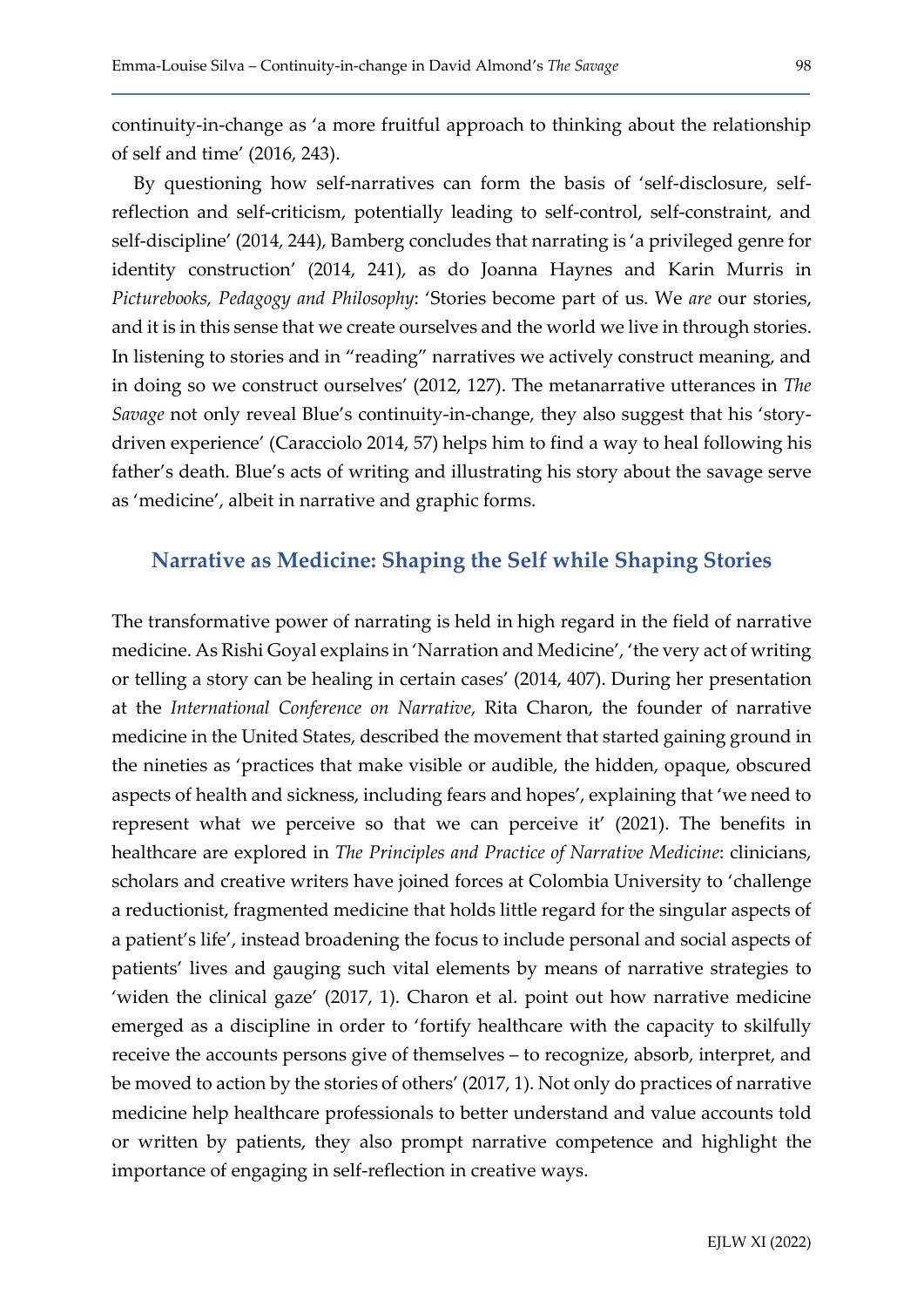Charon illustrates how using creative means, such as writing stories in notebooks, can aid people in being able to 'midwife their own process of seeing what they know, through what they've created' (2021). Reflective writing and literary analysis are pillars of this approach that believes in the 'discovery potential of creative acts' (Charon et al. 2017, 2). By writing creative pieces, people who engage in practices of narrative medicine are moved to transformative reflection, just as Blue is moved to heal by narrating the story he writes about the savage during the period of mourning his father.<sup>4</sup> Being 'moved to action' (Charon et al. 2017, 1) by stories is a focal theme in The Savage: once Blue has finished creating his story, he decides to share it with his family, explaining that 'it's time to move forward' (Almond 2008, 79).

In 'Narrative Practices in Medicine and Therapy: Philosophical Reflections', Daniel D. Hutto et al. reflect on 'narrative medicine', or what they define as a movement that aims to strengthen the 'narrative capacities of those charged with the care of others', and they also comment on 'narrative therapy' and its ambition to 'improve the life skills of patients by enabling them to tell richer life stories' (2017, 302-303). Hutto et al. aim to provide 'philosophical support' to these two movements that revolve around narrative: they believe that narrative medicine's strategy to improve empathy by 'improving narrative competence' does not hold, and suggest that the focal point should be on narrative competence and not on empathy 'per se' (2017, 301; 304). By raising questions regarding where exactly narrative competence lies – be it in theoretical frameworks that reflect on how stories work, or 'extended exposure to and practice with stories' (2017, 307) – they conclude that narrative medicine and narrative therapy are valuable paths to take in the exploration of selfhood and the promotion of 'human flourishing' (2017, 314).

Regarding selfhood, Hutto et al. point out that we should be wary when discussing 'what selves are and how they are constituted', seeing as we are not 'wholly constituted by narrativizing activity' (2017, 313-314). In his seminal Consciousness Explained, Daniel C. Dennett discusses selfhood and narrative in terms that consider language as the most prominent bearer of self-narrative (1991, 412-430). Dennett notes that 'we are almost constantly engaged in presenting ourselves to others, and to ourselves' (1991, 417-418). However, as cognitive narratologist Marco Caracciolo explains: 'Arguing that I am constituted by stories is overstating the case; arguing that the stories that I – and other people – tell about myself have a bearing on my public identity seems to be much more readily acceptable' (2014, 138). Drawing on enactivism, one of the four 'Es' included under the umbrella term of '4E cognition' (Newen, de Bruin & Gallagher 2018), Caracciolo stresses that such an approach can 'help us make the problem of the narrativity of the self more tractable by reminding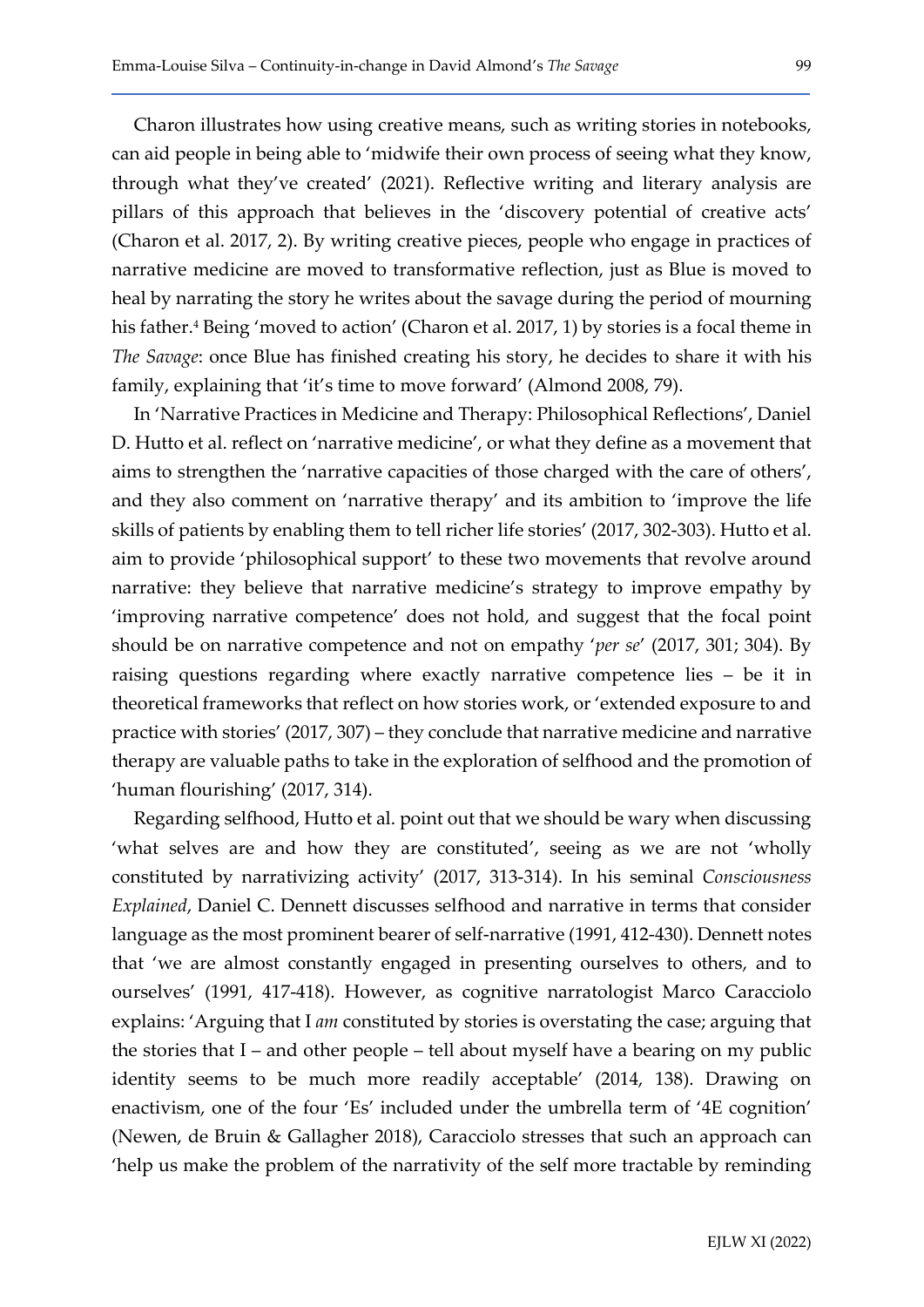us that what we call a self (the center or subject of one's experience) emerges from embodied and intersubjective interactions – and that narrative, as a socio-cultural practice, is an important factor in the latter kind of interactions' (2014, 135). Like Charon, enactivists Hutto and Erik Myin make a link to writing stories as being therapeutic: 'Engaging in narrative practices, those that involve giving accounts in rich storied content', they argue, 'has been shown to correlate positively with mental health' (2017, 229).

The strands of 4E cognition – or the embodied, embedded (Varela, Thompson & Rosch [1991] 2016), extended (Clark & Chalmers 1998) and enactive strands (Hutto & Myin 2013, 2017) as discussed in philosophy of mind – share an externalist understanding of the mind, holding that our selfhood emerges via our interactions with our physical, social and cultural environment. To give an example, Blue's engagement with his notebooks and his acts of storytelling, both in written and graphic forms, 'criss-cross the boundaries of skin and skull' as Lambros Malafouris puts it in his discussion of creative material engagement (2014, 147). These approaches that set the fusion of mind-body-world centre stage all argue that the mind cannot be uncoupled from body and world. Marc Slors et al. elucidate the inextricability of these experiential linkages when it comes to narratives:

We make sense of individual experiences by placing them in their narrative context. Experiences are never 'just' experiences, they are always coloured and shaped by the biography of the person whose experience it is. Think, for instance, of the experience of entering a plane that is ready for take-off. One such experience is had by a routine businessman who flies at least twice a week, and one by someone who struggles to overcome his fear of flying for the first time in ten years. These are quite different experiences, and what makes them different is the narratives in which they fit. (2015, 206)

The Savage forms a good illustration of putting experiences into narrative contexts seeing as it depicts 'the enactment of a world and a mind on the basis of a history of the variety of actions that a being in the world performs' (Varela, Thompson & Rosch [1991] 2016, 9). Such forms of creativity 'play a central role in making it possible to evaluate our reasons for acting by reflecting upon our impulses, dispositions and attitudes', according to Hutto (2016, 25). Hutto et al. suggest that the ways in which we engage in narrative practice can exert an influence on the affordances we perceive, and that 'reauthoring our lives – seeing things through a new narrative frame – can re-direct our attention and open our eyes to possibilities for action that were not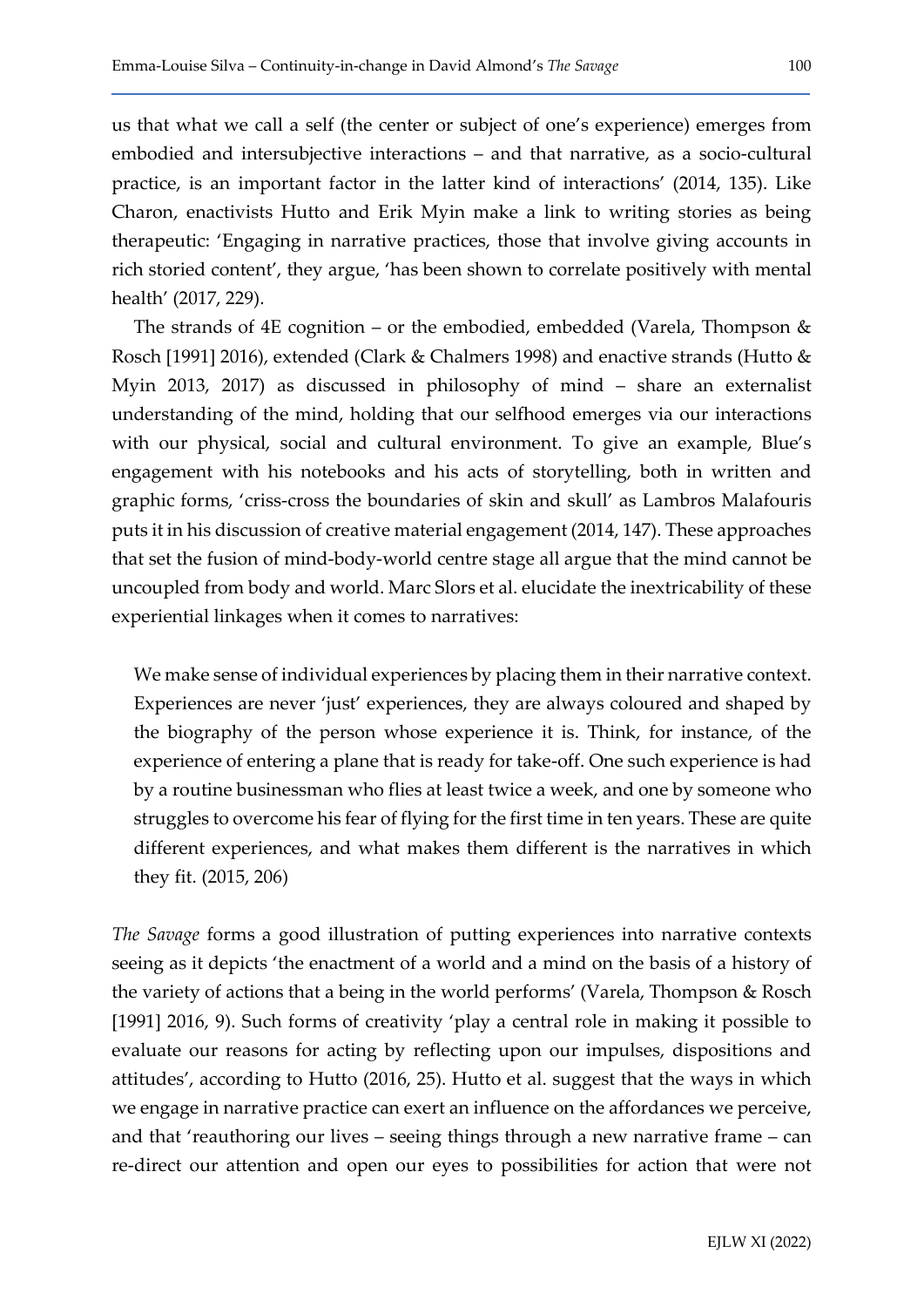salient to us before' (2017, 314), as is the case in Almond's The Savage. In this light, Hutto highlights self-shapers' abilities to have 'special self-reflective and selfregulating motivations and capacities' (2016, 24). It is this kind of self-shaping that can aid in reflective transformation when it comes to acts of storytelling. The story Blue creates about the savage in his notebook has repercussions on his selfhood, because it allows him to explore the savage's narrative identity during the creative process of ascribing character traits to the savage boy.

### Shape-Shifting through Storytelling

Almond is an author whose oeuvre features many creative child characters who write and illustrate stories. As Perry Nodelman points out, a typical 'Almond protagonist' will often be depicted as having 'a talent for some form of artistry, especially writing' (2014, 32). Almond has repeatedly highlighted the importance of creative writing in interviews: he holds a high regard of storytelling as a therapeutic process that can prompt reflective transformation and, ultimately, generate works of art (2010; 2011; 2017; 2018; 2020). This vantage point on writing is shared by Louise DeSalvo in Writing as a Way of Healing, as she contemplates on the fact that 'through writing, suffering can be transmuted into art' (1999, 41). Almond's child characters, such as Mina McKee in My Name is Mina (2010), Davie in Clay (2005) and the (same-named) protagonist Davie in The Colour of the Sun (2018), are often portrayed writing and illustrating in notebooks in order to deal with stressful experiences, entrusting their thoughts and feelings to journals, all while exploring their identities and creating stories as they go.

Almond reflected on such acts of storytelling when discussing the writing process of his semi-autobiographical story collection Counting Stars with Joosen (2020). His childhood experiences served as the basis for those stories, which he says gave him the opportunity to re-imagine his experiences. As he puts it: 'the narrator was a kind of me, writing about myself, as if I wasn't myself' (Almond in Joosen 2020). Almond's remark about narrating also resembles Blue's metanarrative comment that 'it was nearly like I was him and he was me', when he reflects on his depiction of the savage boy (Almond 2008, 31). Blue decentres himself by introducing 'the savage' in the embedded story, and is able to reflect on his character's identity while indirectly considering his own identity too. Bamberg points out that such acts of narrating enable 'speakers/writers to disassociate the speaking/writing self from the act of speaking [or writing]' (2014, 241).

By means of their ideas on 'trans-autobiographical narrative', Gian Luca Barbieri et al. suggest that this technique 'starts from some fragments of the author's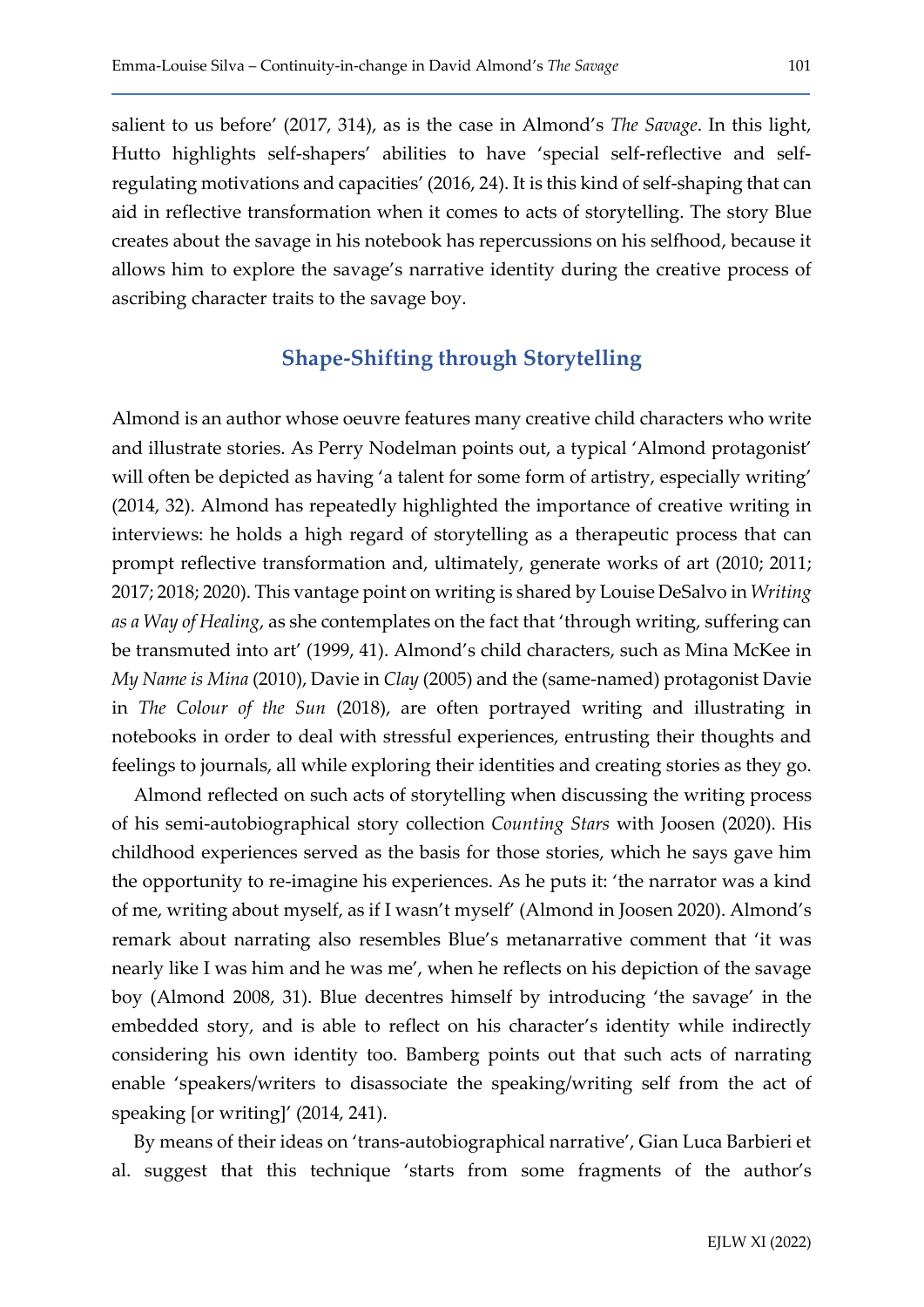autobiography and employs them to create a fictional story' (2016, 420). Barbieri et al. explain that such processes can allow writers to reflect on life events from another perspective, thereby creating stories while retaining a certain distance from their experiences (2016, 420). Their study, which involved asking forty-eight children admitted to hospital to invent stories, showed that the young patients' acts of imaginative storytelling were able to 'effectively transpose the children's emotions and their experiences onto a fictional field', the children thereby experiencing 'a temporary escape from reality' (2016, 425). By temporarily engaging in narrative practice, the children were able to consider identities other than their own.

The fact that Blue is an author-illustrator-creator is a case in point of Bamberg's comment that 'designing characters in fictitious timespace has the potential of opening up territory for exploring identity, reaching beyond traditional boundaries, and testing out novel identities' (2014, 242). Blue – as the 'designer' of 'the savage' both in the verbal and pictorial sense – is imbued with the power to test out a 'novel identity' in the guise of the character he creates (Bamberg 2014, 242). Blue can explore the savage's identity by drawing the savage, by depicting the savage as a wild boy living 'under the ruined chapel in Burgess Woods' (Almond 2008, 7), and by describing the savage's first encounter with the bully Hopper (Almond 2008, 19), for example. Blue explains that he 'wanted blood and guts and adventures, so that's what [he] wrote', going on to reveal that he didn't share his story with anyone, 'it was [his] kind of story, just for [himself]' (Almond 2008, 12).

Blue's creative process ultimately helps him to come to terms with his father's death and provides him with an inspirational character to whom he can relate. In The Courage to Imagine: The Child Hero in Children's Literature, Roni Natov highlights the importance of engaging in creative processes during difficult periods: '[a]s healing may take time, creating a story, drawing, or other art form suggests ways of acknowledging and containing it' (2018, 60). The topics of storytelling, life, death, coming of age, and healing after the loss of a parent that are central to The Savage are conveyed in innovative ways by Blue. The protagonist's notebook is a place of solace, a place to experiment with emotions, with words and with stories. It also acts as a medium he can confide in. Blue writes to cope, because, after his father's death, he restrains from confiding in his mother to spare her: 'I couldn't bother Mam about it, not with what she was going through, so for the first time, there was nobody at home that I could tell' (Almond 2008, 18). Blue does tell the school counsellor, Mrs Molloy, about the bully, Hopper, and her reaction provides Blue with the same advice she gave him when his father passed away, namely to 'write it down' (Almond 2008, 18).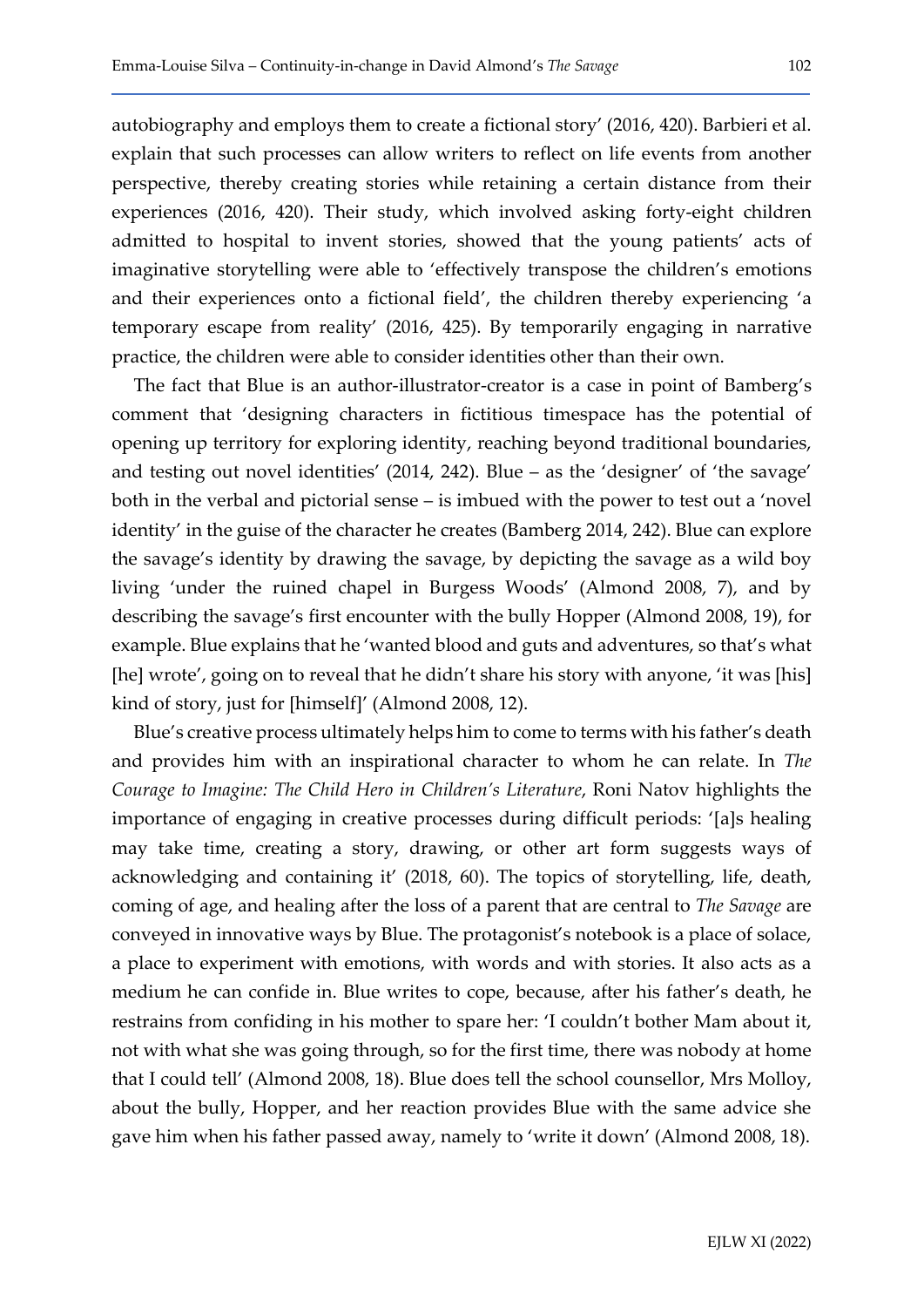Although Blue struggles with writing at first, the creation of his story about 'the savage' does help in shifting his attention away from the grieving process, even if just for a while. Blue tells the story of an illiterate savage boy living in a cave under a chapel in the woods nearby. This boy has no family, and no friends, and he survives on berries, roots, rabbits, chickens, and any leftovers he can find in bins. He owns an array of kitchen knives and an axe, which he uses in order to protect himself. Any passers-by are caught, murdered and eaten, their bones thrown down an ancient pit shaft. Blue describes the savage as 'truely wild' (Almond 2008, 11), 'crewel and vishus and hard as b\*\*\*\*\* nails' (Almond 2008, 51), remarking that he knows that 'the spelling isn't brilliant', but that he 'was younger' when he wrote this part of the story (Almond 2008, 7).<sup>5</sup> One day, the savage sees Hopper in the forest. Blue narrates that Hopper was 'horribil' and that he 'made life horibel for nice kids, specially if they were weak or sad' (Almond 2008, 25). He also mentions that the savage 'could tell strate away that the kid was no good and he hated him strate away' (Almond 2008, 25).

Blue 'felt much better' after narrating part of the savage's story because '[i]t was great to see Hopper through the savage's eyes, and to write how ugly and stupid and horrible he was. It was great to think that if there really was a savage in the world, he would help [Blue] to sort Hopper out' (Almond 2008, 30). These metanarrative comments show Blue reflecting on his role as narrator. By shape-shifting and by considering Hopper through the eyes of the character he creates in his story, Blue finds a way to deal with his experience of being bullied. After all, the notebook acts as a stand-in for Blue's father who used to provide him with support in dealing with Hopper. Blue recalls telling his father about Hopper, and although his father is able to console his son, he dies shortly afterwards:

"I will have a word with him, but the best plan is just to ignore him. When he sees he's getting no response from you, he'll go away."

But just a few weeks later it was my dad that went away, and Hopper was still there, and when he saw how wounded I was, it was like he smelt blood and started moving in for the kill. (Almond 2008, 16)

In Blue's story, he is able to turn the tables: it is his savage who 'moves in for the kill' by visiting Hopper at night. This story is not just a way of building Blue's selfconfidence; it also forms a way to explore where his limits lie when it comes to writing about cruelty and violence. Just as the savage stands above Hopper's bed, axe held up high, the fictional author Blue intervenes, tweaking the savage's intentions by means of interspersing the following metanarrative comment during the writing process: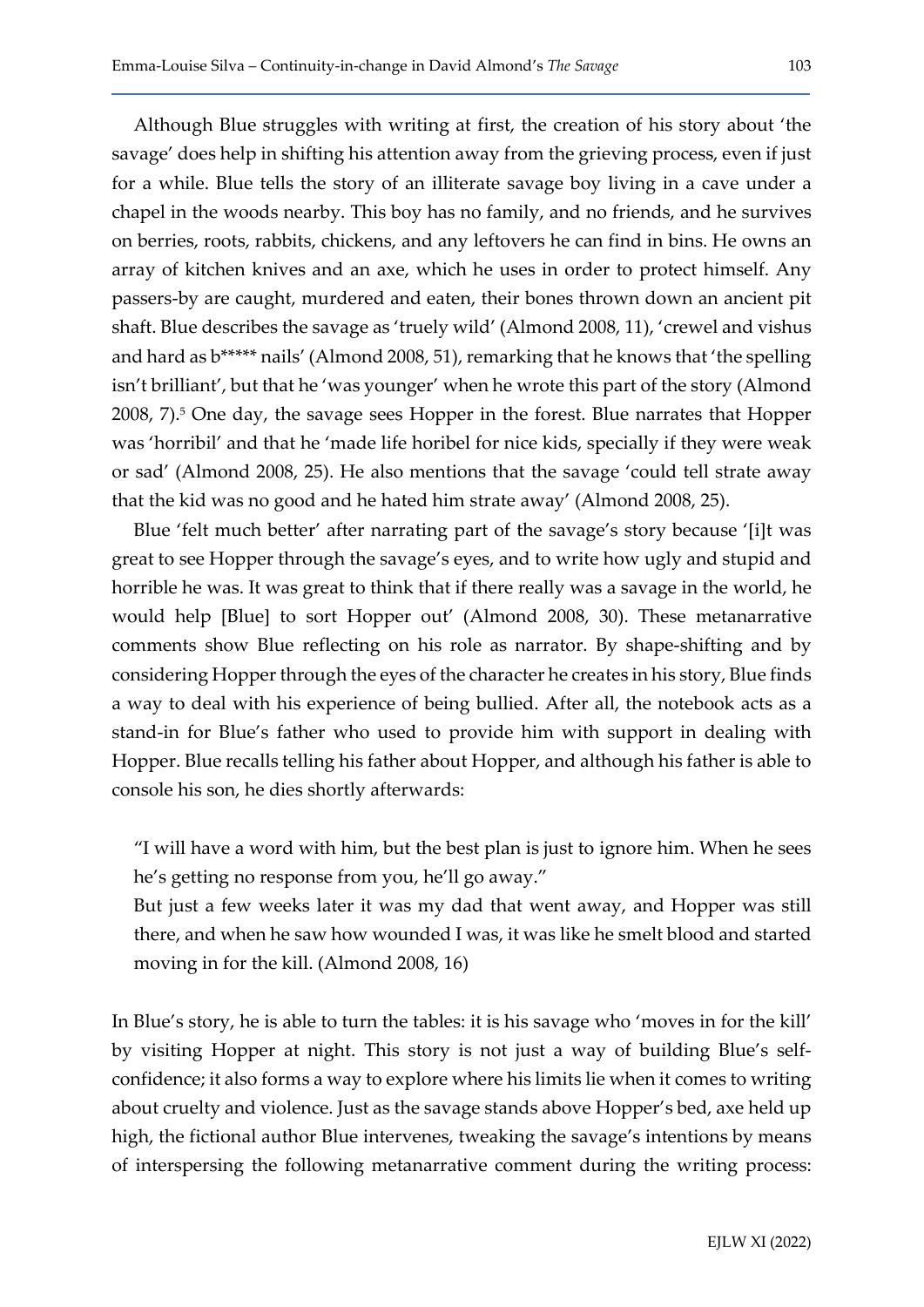'And I couldn't do it, not even in a story. Like I said, I'm not a hard lad and now I knew that the savage wasn't either. I'd been writing dead fast. Now I hesitated. The savage lowered his axe. I sighed and wrote on' (Almond 2008, 56). Instead of getting rid of Hopper, the savage punches him in the face, perhaps fulfilling the wish Blue shared with his father that he'd like to 'smash [Hopper's] face in' (Almond 2008, 16). The next morning, Blue heads to school and bumps into Hopper. In the primary narrative, Blue describes the scene: 'I know about the savage in the night. He stood there with an axe, didn't he? He punched you, didn't he? Once, twice, and you were b\*\*\*\*\* terrified, weren't you?' (Almond 2008, 65-66). Blue then catches Hopper's arm: '"I sent him, Hopper," I whispered. "I made him do what he did. Do you believe me?" He said nothing. It was obvious that he didn't know what to believe' (Almond 2008, 66).

Readers are left wondering whether Blue's 'courage to imagine' (Natov 2018) the savage punching Hopper in the night has perhaps driven him to actually punch Hopper, 'sending' himself in the guise of the savage. However, readers may also wonder whether Blue would break into Hopper's house at night to do so. Haynes and Murris highlight the fact that books such as The Savage evoke the notion that 'life itself is not clearly delineated with fixed borders between fantasy and reality' (2012, 127). It is as if the primary narrative has perhaps been infused with the embedded graphic narrative: Blue displays continuity-in-change, blending his selfhood with new traits gleaned from the savage. Perhaps Blue is inventing the part about bumping into Hopper in front of the Co-op and seeing his punched face? After all, Blue pleads readers to believe him: 'Will you believe what happened next? You have to, because it did happen. Because it's true' (Almond 2008, 64).

The penultimate chapter of Blue's story is presented in the same typed font in which the primary narrative has been presented throughout the rest of the novel. Thus, here, Blue no longer writes about the savage in handwriting as he did in the embedded graphic narrative. This chapter sees Blue depicting his visit to the savage's cave: 'I saw him face-to-face like a reflection, and he was just like me, only weirder and wilder and closer to some magic and some darkness and some dreams' (Almond 2008, 73). In the cave, Blue shows the savage his book and his drawings. Then the savage points to his charcoal drawings that he has made of Blue on the cave's wall. Blue is astonished: 'There I was, sitting, leaning over a desk, writing' (Almond 2008, 74). He finds out that the savage started drawing him and his family on the cave walls before he had started narrating his story about the savage: 'The four of us were there together, sitting at a table with smiles on our faces, so happy' (Almond 2008, 75). Blue describes how the savage 'took some chicken feathers from his hair and put them into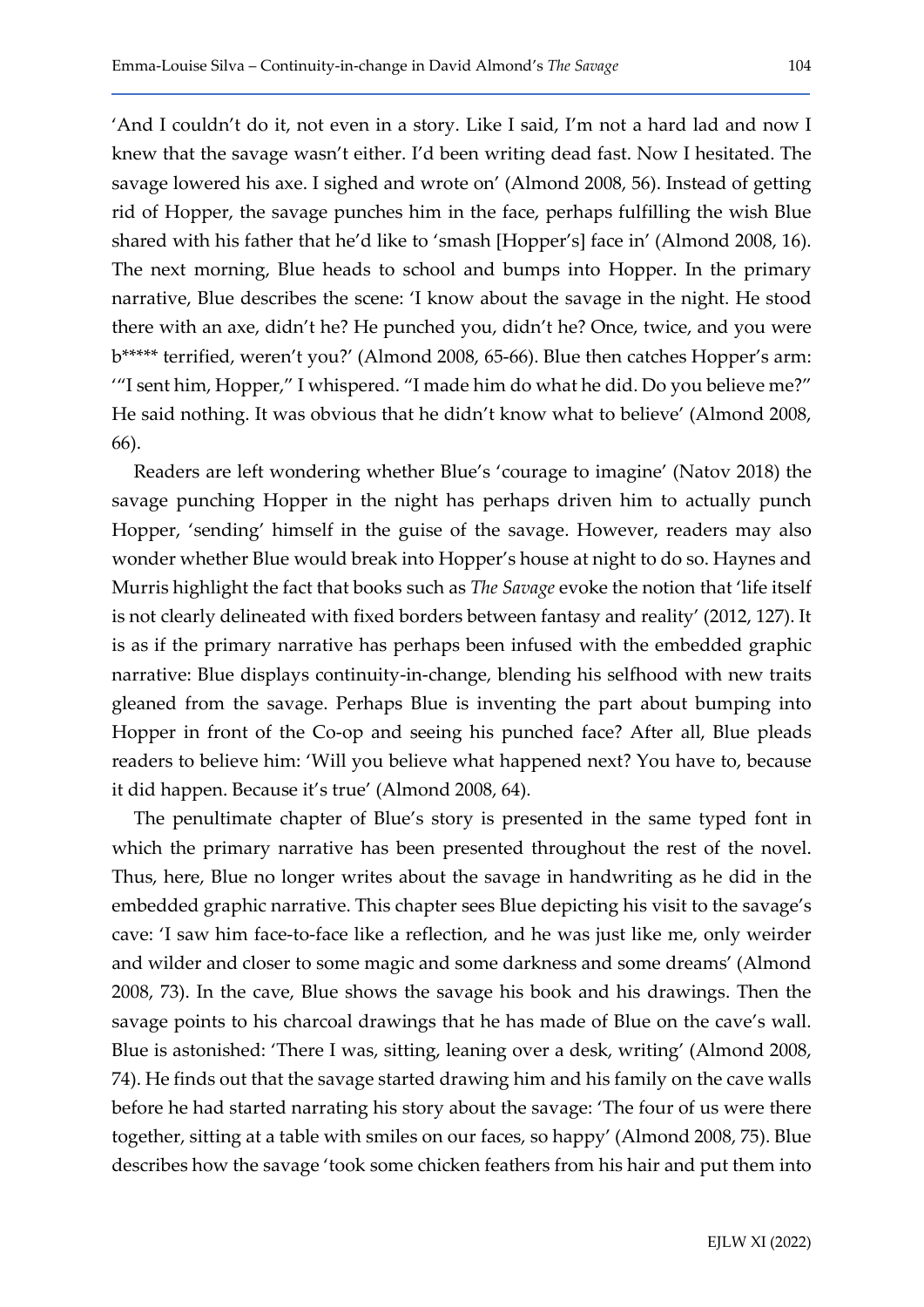mine', and then writes: 'somehow I knew that my wounds would heal, that my sadness would start to fade, and I knew as well that somehow, in some weird way, everything that was happening was true' (Almond 2008, 75-76). Next, the savage puts his arm around Blue, and Blue hears his Dad's voice saying 'I'm with you always' (Almond 2008, 76). On his return home, Blue's mother remarks: 'Here's the savage, come to life in the real world' (Almond 2008, 76-77). Despite the fact that Blue's mother notices the feathers in his hair, this 'savage' element is not depicted on a pictorial level: readers only know about these feathers by means of written language. Blue's adoption of 'savage' traits is only revealed by means of his self-narrative and the metanarrative comments he makes, he does not illustrate himself with 'savage' features at all.

However, Blue does explore such elements in his drawings of the savage boy, projecting physical traits he himself lacks onto the savage. Just after his father dies, Blue describes himself as 'soft' and 'scrawny': 'Right from the start, I tried not to cry. I tried to put on a real tough front. The thing is, I've never really been one of the hard lads. I know how to swagger about when I need to, like most lads do, but like most of us I'm just dead soft inside' (Almond 2008, 15). Blue incorporates the features he would like to emanate into his drawings, illustrating the savage as a sinewy figure with a chiselled jaw, uneven teeth, a bare torso, and ripped jeans. The savage is often depicted in vicious looking stances that convey the 'tough' traits Blue would like to embody. As Ian Williams explains in the Graphic Medicine Manifesto, '[m]aking autobiographical comics is a type of symbolic creativity that helps form identity – a way to reconstruct the world, placing fragments of testimony into a meaningful narrative and physically reconstructing the damaged body' (in Czerwiec et al. 2015: 119).

Although Blue's body isn't physically damaged, he does not feel strong enough to carry the burdens of his father's death and the effects of bullying. Williams categorises such burdens as 'The Invisible', or 'a group of conditions, such as mental illnesses, that are not inscribed on the skin of the patient [. . .] but are felt or produce psychological suffering' (2015: 119). In The Savage, Blue does have the power over the story he writes, and the outcome of his storytelling endeavours provide a supportive backdrop for him, with the savage acting as a canvas on which Blue can project features he himself lacks. Blue's acts of drawing the savage provide him with 'graphic medicine', which is said to combine 'the principles of narrative medicine with an exploration of the visual systems of comic art' (Czerwiec et al. 2015: 1). While continuing to be the Blue Baker readers meet at the beginning of The Savage, he also changes by adopting some of the savage's character traits. Blue's continuity-in-change is revealed by the metanarrative comments he makes regarding the storywriting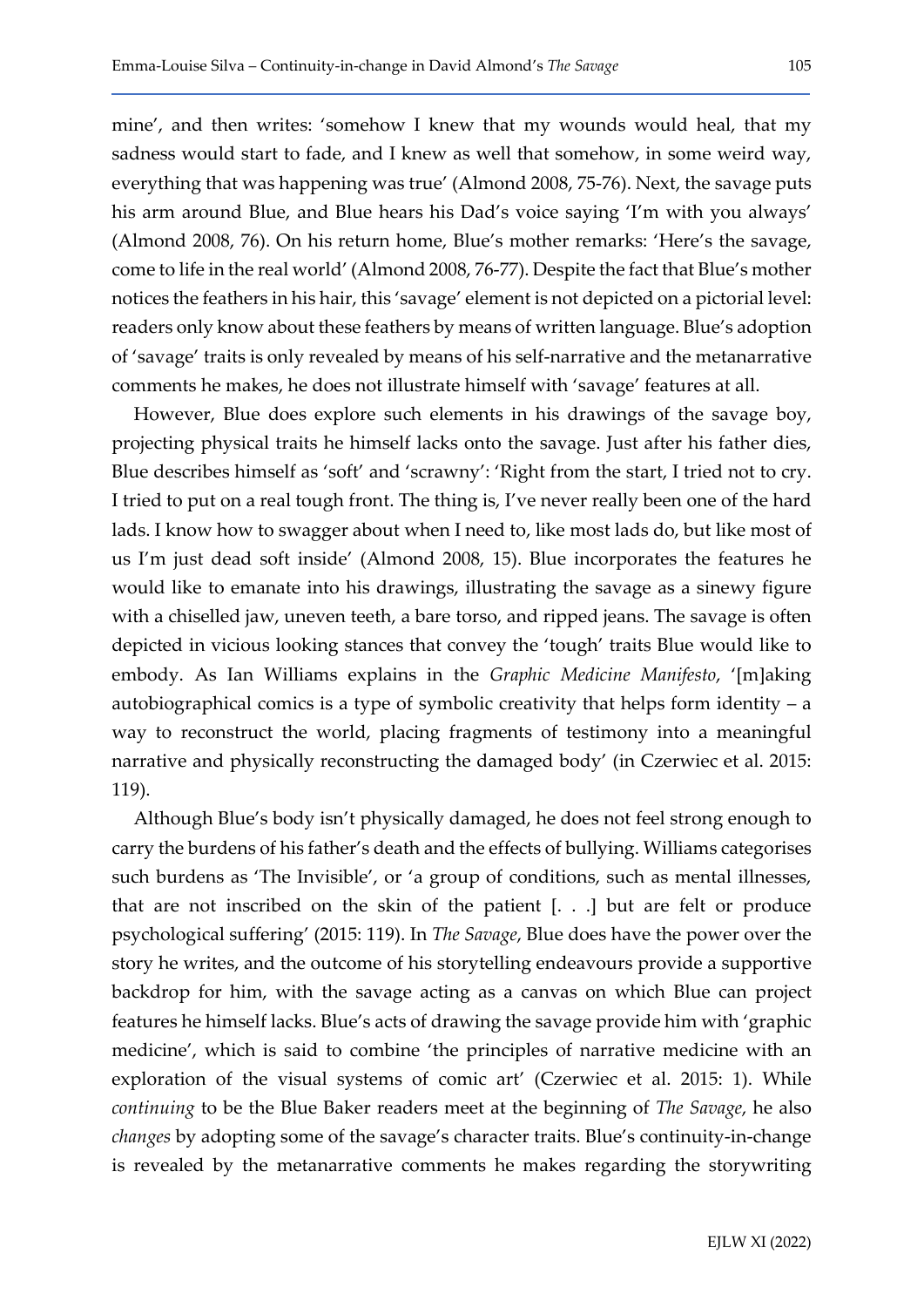process. After all, 'it is only by changing through time and age that you can ever become yourself' (Pickard 2016, 254). By adopting the savage's features of strength and courage, and by imaginatively testing these traits out in fiction – in his graphic narrative – Blue embodies continuity-in-change while engaging in narrative selfshaping, thereby illustrating the 'discovery potential of creative acts' (Charon et al. 2017, 2).

#### Shared Stories Symbolizing Continuity-in-Change

This 'coming-of-age journey', as it is deemed by Erica Hateley (2021, 178), ends with Blue deciding that it was time 'to share the story, to let it go' (Almond 2008, 79). He has been able to shape-shift while taking on some of the traits he ascribes to his character 'the savage', assembling his fortitude by inhabiting the savage boy whom he has created on paper. As Hutto points out: 'It is the characters I have encountered, both real and fictional, that serve as models and points of reference for my own selfunderstanding. I must learn the art of story-telling before I can place myself within a narrative framework' (2016, 26). These facets of shape-shifting suggest that Blue's 'story-driven experience' (Caracciolo 2014, 57) helps him to find a way to heal following the grieving after his father's death: it is when self-narrative and metanarrative blend – with Blue drawing on his character's traits and channelling the savage – that 'the story and the real world [come] together' in the shape of Blue's selfhood (Almond 2008, 79). Blue's 'real world' is infused with 'the story' he has written, a story that sees him evolve.

Blue entrusts his emotions to his notebook in creative ways, all while decentring himself and shape-shifting by means of the guise of the savage, echoing Almond's comments that narrating is like 'a kind of [him], writing about [himself], as if [he] wasn't [himself]' (Almond in Joosen 2020). Blue fictionalises his thoughts and feelings, considering other possibilities in the form of his character 'the savage', and commenting on his story via metanarrative utterances. Instead of merely writing his 'thoughts and feelings down' to grieve his father's death as the counsellor suggests (2008, 7), Blue's acts of storytelling and illustrating in his notebook help him to cope and to heal: these acts function as 'narrative medicine' (Charon et al. 2017) and as 'graphic medicine' (Czerwiec et al. 2015). It is here that the intergenerational creative transposition at work between the adult author and his child character can be established: both David Almond and Blue Baker fictionalise experiences in notebooks, and both use storytelling to produce hope-giving artefacts, as is the case with Blue's The Savage and Almond's semi-autobiographical short story collection, Counting Stars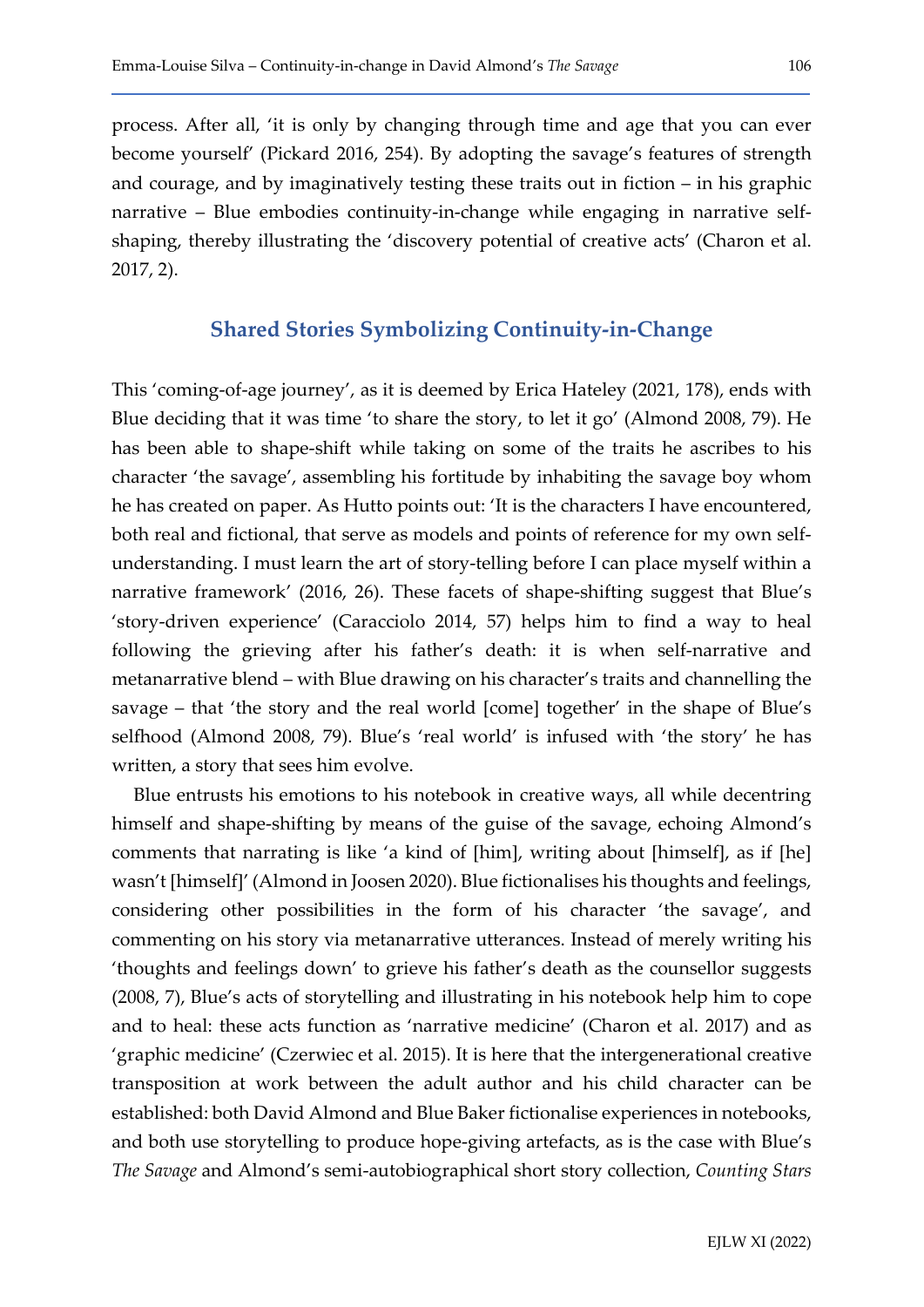(2000). Almond commented on such transformative experiences as follows: 'storywriting, creating any kind of art is an act in some way of healing. Of putting together things that are lost, of reassembling things that have been fractured. And when I wrote those stories that is how it really felt, it was like I was taking some of the troubling things from my own childhood, putting them together again in a way that didn't mean it was totally destructive' (Almond in Joosen 2020).

Just as Almond decided to share his semi-autobiographical story collection with his readership by publishing *Counting Stars*, Blue also chooses to share his tale by passing the 'last bit' of the story over to his mother and sister, 'along with the box with "The Savage" in it' (Almond 2008, 79). Blue finally decides to share what he has written and drawn, and to lift his book into an aesthetic realm as an artefact, thereby symbolizing his continuity-in-change. Blue's sense of loss surrounding his father's death is a lifeshaping event that will always be a part of him – an element of continuity – although in his closing words, Blue writes that 'in some weird way, the sadness helped us to get happy again' (Almond 2008, 78), rendering the transformative act of narrating about difficult experiences as an element that can propel change.

Blue shows readers how narrating tales and sharing stories can be empowering, and this across the lifespan. By intertwining vantage points from narrative medicine, cognitive narratology, age studies and children's literature studies in order to analyse complex stories such as Almond's The Savage, valuable insights can be revealed: not only with regard to how adult authors depict adolescent characters as storytellers, but also how these young storytellers engage in narrative self-shaping by means of selfnarrative, metanarrative and graphic narrative, thereby going through processes of continuity-in-change.

#### Works Cited

Almond, David, Counting Stars, London: Hodder Children's Books, [2000] 2016.

Almond, David, Clay, London: Hodder Children's Books, [2005] 2016.

Almond, David, The Savage, London: Walker Books, [2008] 2009.

Almond, David, My Name Is Mina, London: Hodder Children's Books, [2010] 2016.

Almond, David, The Colour of the Sun, London: Hodder Children's Books, [2018] 2019.

Almond, David, 'Acceptance Speech Hans Christian Andersen Award 2010', International Board on Books for Young People, IBbY, (September 2010), https://www.ibby.org/index.php?id=1147, date accessed: 13 May 2022.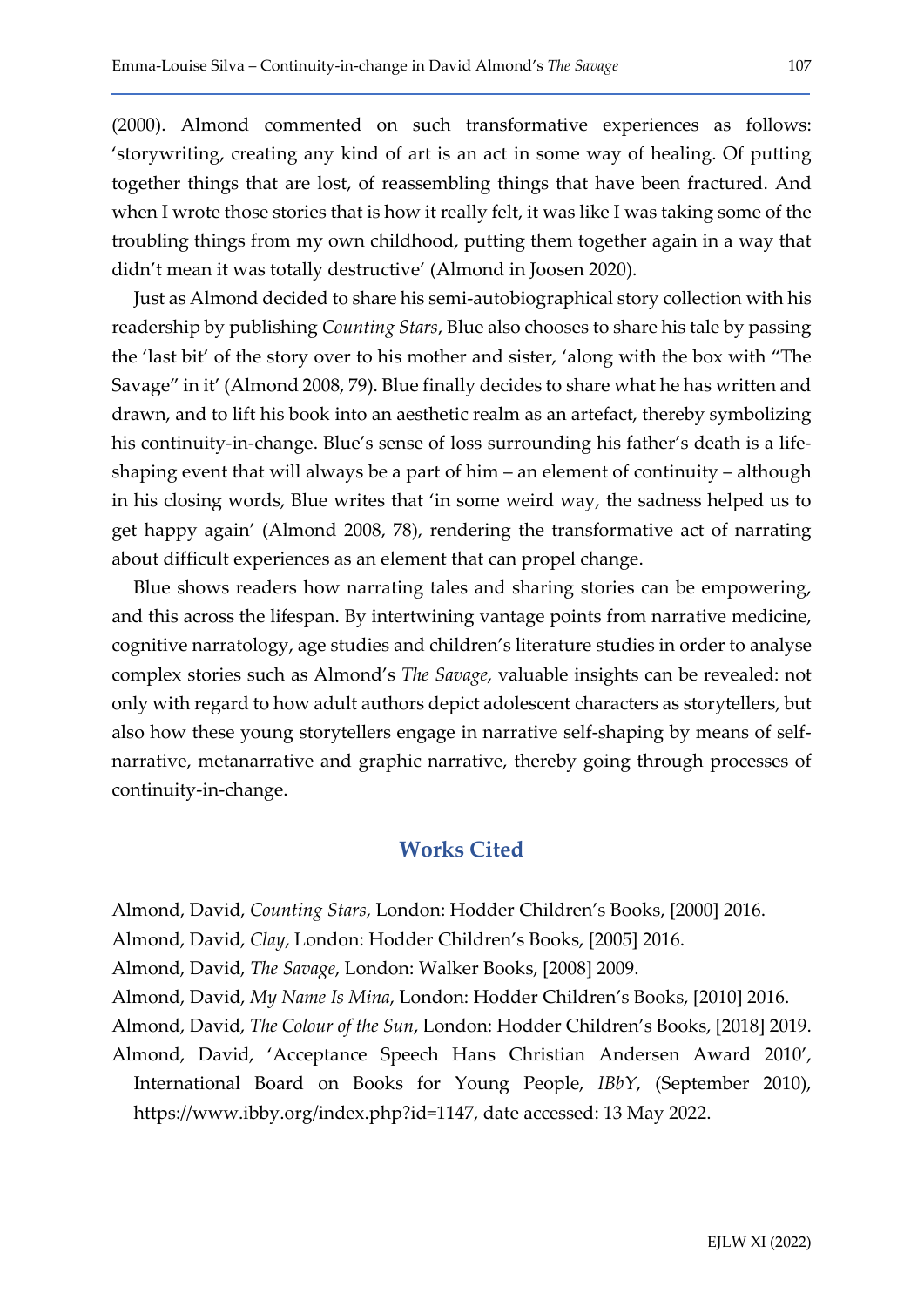- Almond, David, 'David Almond Q&A', in: Michelle Pauli, The Guardian, (July 2011), https://www.theguardian.com/childrens-books-site/2011/jul/22/david-almond-qand-a, date accessed: 10 March 2022.
- Almond, David, 'On Writing', David Almond Website, (2018. Last updated 2021), https://davidalmond.com/on-writing/, date accessed: 17 February 2022.
- Almond, David, 'About me', David Almond Website, (2017), https://davidalmond.com/about/, date accessed: 17 February 2022.
- Almond, David, Interview with Vanessa Joosen for the ERC project 'Constructing Age for Young Readers', (October 2020).
- Athanasiou-Krikelis, Lissi, 'Mapping the Metafictional Picturebook', Narrative 28:3 (2020), 355-374, http://doi.org/10.1353/nar.2020.0017, date accessed: 20 January 2022.
- Bamberg, Michael, 'Identity and Narration', in: Peter Hühn, Jan Christoph Meister, John Pier & Wolf Schmid (eds.), Handbook of Narratology, 2nd Edition, Vol. 1, Berlin: De Gruyter, 2014, 241-252.
- Barbieri, Gian Luca, Sara Bennati, Stefano Capretto, Barbara Ghinelli, & Corrado Vecchi, 'Imagination in Narrative Medicine: A Case Study in a Children's Hospital in Italy', in: Journal of Child Health Care, 20:4 (2016) 419-427, https://doi.org/10.1177%2F1367493515625134, date accessed: 13 May 2022.
- Bynum, Caroline Walker, Metamorphosis and Identity, New York: Zone Books, 2001.
- Caracciolo, Marco, The Experientiality of Narrative: An Enactivist Approach, Berlin: De Gruyter, 2014.
- Charon, Rita, Sayantani DasGupta, Nellie Hermann, Craig Irvine, Eric R. Marcus, Edgar Rivera Colón, Danielle Spencer & Maura Spiegel, The Principles and Practice of Narrative Medicine, Oxford: Oxford UP, 2017.
- Charon, Rita, 'Why and How Narrative Training Improves the Lives of Patients and Clinicians', International Conference on Narrative, 2021.
- Chute, Hillary L. and Marianne DeKoven, 'Introduction: Graphic Narrative', in: Modern Fiction Studies 52:4 (2006) 767-782, https://doi.org/10.1353/mfs.2007.0002, date accessed: 17 February 2022.
- Clark, Andy & David J. Chalmers, 'The Extended Mind', in: Analysis 58:1 (1998) 7-19, https://doi.org/10.1093/analys/58.1.7, date accessed: 13 May 2022.
- Czerwiec, MK, Ian Williams, Susan Merrill Squier, Michael J. Green, Kimberly R. Myers and Scott T. Smith, Graphic Medicine Manifesto, University Park: Pennsylvania State UP, 2015.
- Dennett, Daniel C., Consciousness Explained, London: Penguin Books, 1991.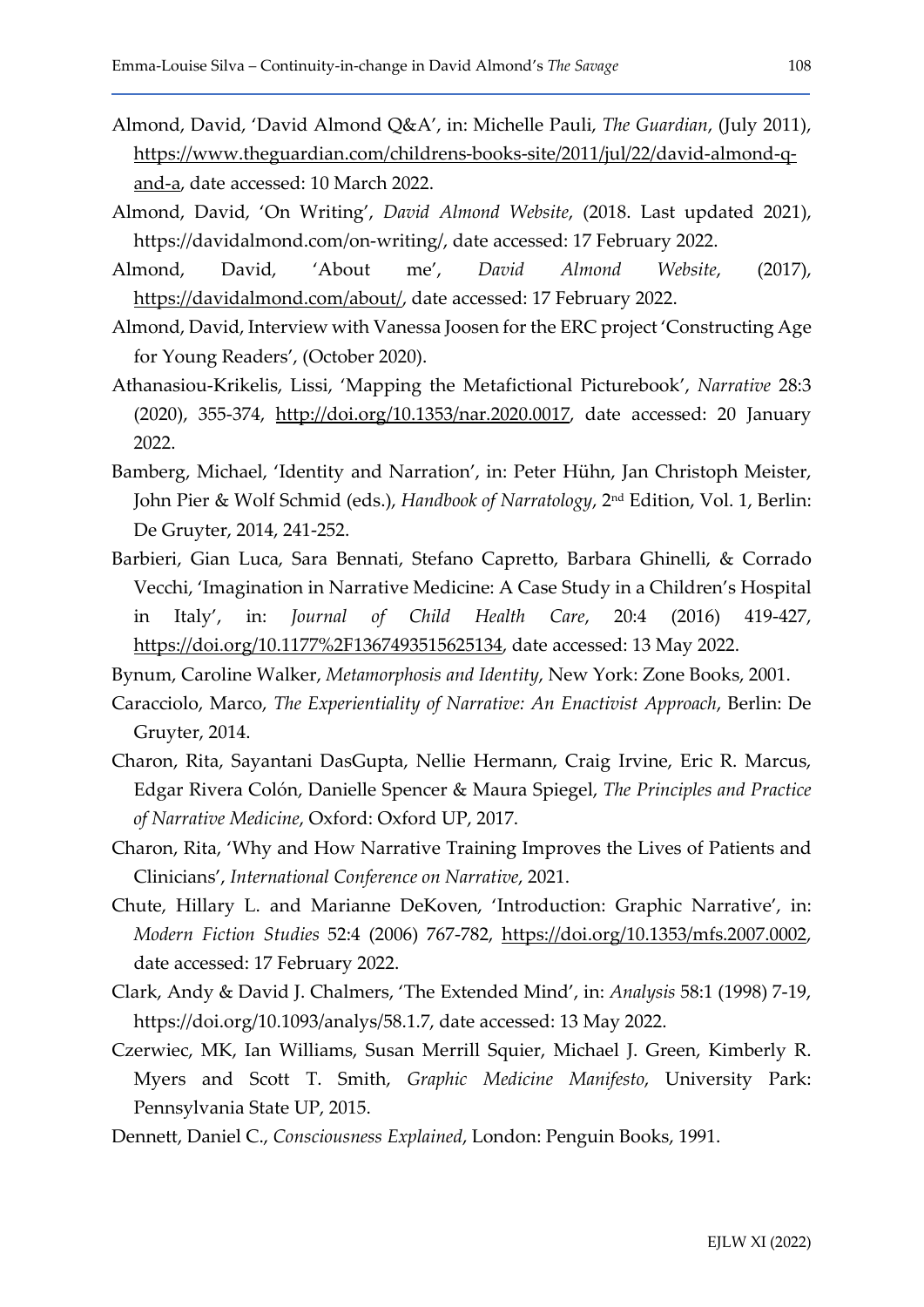- DeSalvo, Louise, Writing as a Way of Healing: How Telling Our Stories Transforms Our Lives, Boston: Beacon Press, 1999.
- Fludernik, Monika, 'Metanarrative and Metafictional Commentary: From Metadiscursivity to Metanarration and Metafiction', in Poetica 35:1 (2003) 1-39, https://www.jstor.org/stable/43028318, date accessed: 7 December 2021.
- Gardner, Jared & David Herman, 'Graphic Narratives and Narrative Theory: Introduction', in: SubStance 40:1 (2011) 3-13, https://www.jstor.org/stable/41300185, date accessed: 17 February 2022.
- Genette, Gérard, Narrative Discourse: An Essay in Method, Cornell: Cornell UP, [1972] 1980.
- Goyal, Rishi, 'Narration in Medicine', in: Peter Hühn, Jan Christoph Meister, John Pier & Wolf Schmid (eds.), Handbook of Narratology, 2nd Edition, Vol. 1, Berlin: De Gruyter, 2014, 406-417.
- Hateley, Erica, '"In the hand of the Receivers": The Politics of Literacy in The Savage by David Almond and Dave McKean', in: Children's Literature in Education 43 (2012) 170-180, https://doi.org/10.1007/s10583-012-9160-9, date accessed: 7 December 2021.
- Haynes, Joanna and Karin Murris, Picturebooks, Pedagogy and Philosophy, New York & Abingdon: Routledge, 2012.
- Hutto, Daniel D., 'Narrative Self-Shaping: A Modest Proposal', in: Phenomenology and the Cognitive Sciences 15 (2016) 21-41, http://dx.doi.org/10.1007/s11097-014-9352-4, date accessed: 7 February 2022.
- Hutto, Daniel D., Nicolle Marissa Brancazio & Jarrah Aubourg, 'Narrative Practices in Medicine and Therapy: Philosophical Reflections', in: Style 51:3 (2017) 300-317, https://ro.uow.edu.au/lhapapers/3821, date accessed: 13 May 2022.
- Hutto, Daniel D. & Erik Myin, Radicalizing Enactivism: Basic Minds Without Content. Cambridge & London: The MIT Press, 2013.
- Hutto, Daniel D. & Erik Myin, Evolving Enactivism: Basic Minds Meet Content, Cambridge & London: The MIT Press, 2017.
- Joosen, Vanessa, 'Second Childhoods and Intergenerational Dialogues: How Children's Literature Studies and Age Studies Can Supplement Each Other', in: Children's Literature Association Quarterly 40:2 (2015) 126-140, https://doi.org/10.1353/chq.2015.0016, date accessed: 7 February 2022.
- Joosen, Vanessa, 'Children's Literature: Young Readers, Older Authors', in: Sarah Falcus, Heike Hartung and Raquel Medina (eds.), The Bloomsbury Companion to Ageing in Literature and Film, London: Bloomsbury, forthcoming.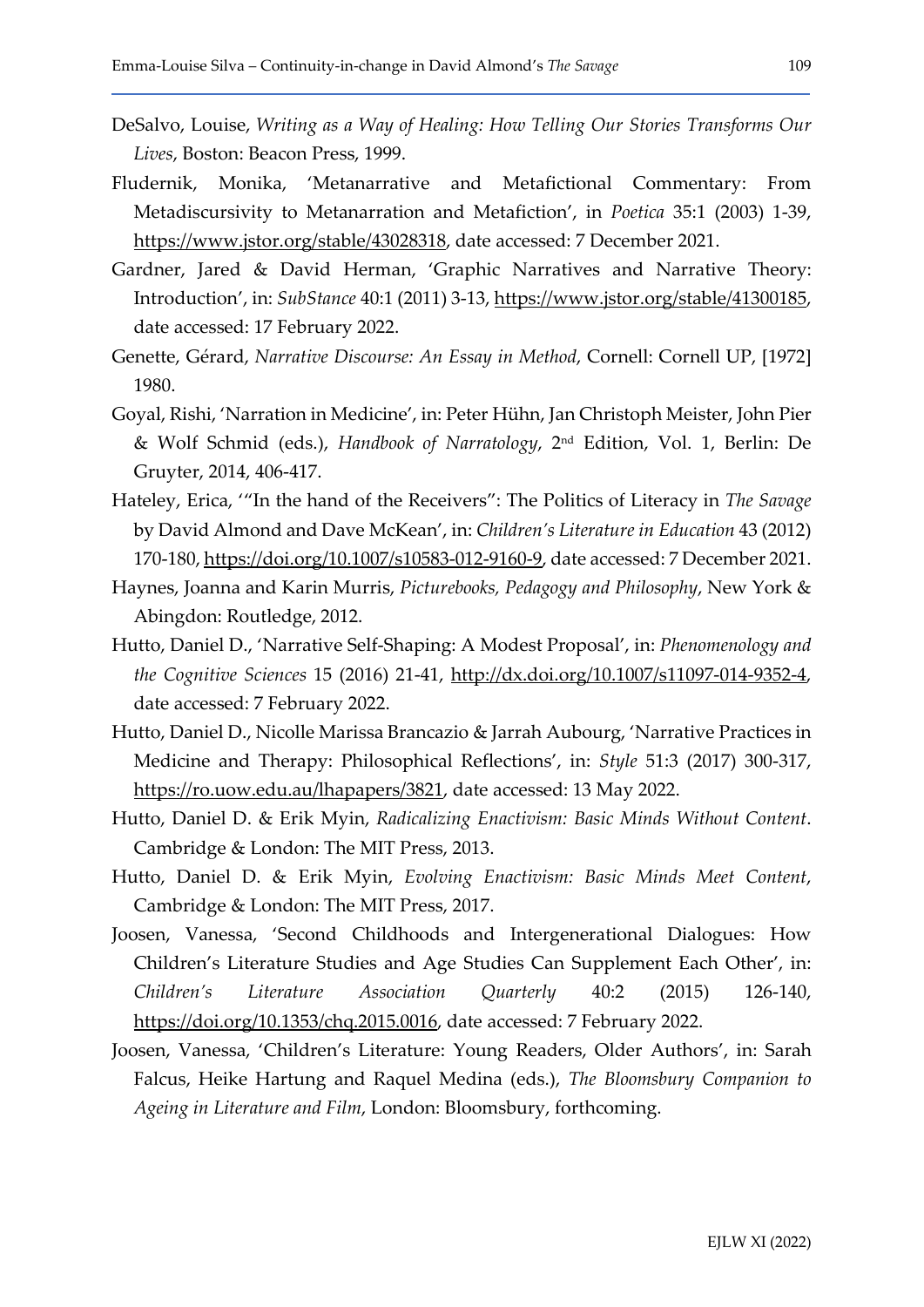- Malafouris, Lambros, 'Creative Thinging: The Feeling of and for Clay', in: Pragmatics and Cognition 22:2 (2014) 140-158, https://doi.org/10.1075/pc.22.1.08mal, date accessed: 7 December 2021.
- Natov, Roni, The Courage to Imagine: The Child Hero in Children's Literature, London: Bloomsbury, 2018.
- Nodelman, Perry, 'Living Just Beyond the Wall: Versions of the Savage in David Almond's Novels', in: Rosemary Ross Johnston (ed.), David Almond, London: Palgrave Macmillan, 2014, 31-49.
- Neumann, Birgit and Ansgar Nünning, 'Metanarration and Metafiction', in: Peter Hühn, Jan Christoph Meister, John Pier & Wolf Schmid (eds.), Handbook of Narratology, 2nd Edition, Vol. 1., Berlin: De Gruyter, 2014, 344-352.
- Nünning, Ansgar, 'On Metanarrative: Towards a Definition, a Typology and an Outline of the Functions of Metanarrative Commentary', in: John Pier (ed.), The Dynamics of Narrative Form, Berlin: De Gruyter, 2004, 11-57.
- Pickard, Susan, Age Studies: A Sociological Examination of How We Age and Are Aged Through the Life Course, Los Angeles: Sage, 2016.
- Slors, Marc, Leon de Bruin & Derek Strijbos, Philosophy of Mind, Brain and Behaviour, Amsterdam: Boom, 2015.
- Tandoi, Eve, 'Hybrid Novels for Children and Young Adults', in: Cléméntine Beauvais and Maria Nikolajeva (eds.), The Edinburgh Companion to Children's Literature. Edinburgh: Edinburgh UP, 2017, 329-335.
- Varela, Francisco J., Evan Thompson & Eleanor Rosch, The Embodied Mind: Cognitive Science and Human Experience, Cambridge & London: The MIT Press, [1991] 2016.
- Wheelwright, Philip, Heraclitus, Princeton & London: Princeton & Oxford UP, 1959.

### About the Author

Emma-Louise Silva is a postdoctoral researcher aboard the ERC-project 'Constructing Age for Young Readers', led by Vanessa Joosen at the University of Antwerp. Within the project she focuses on age studies, cognitive narratology, genetic criticism and philosophy of mind in children's literature. She combines this role with a lecturing position at the University of Antwerp, where she teaches the 'Joyce Seminar'. As a member of the Centre for Manuscript Genetics, Emma-Louise defended her doctoral dissertation on James Joyce and cognition in 2019. She co-edited James Joyce and the Arts (Brill 2020) and Modernism (Academia Press 2021), and she has published in the James Joyce Literary Supplement (2018), the James Joyce Quarterly (2019), Genetic Joyce Studies (2020), and Joyce Without Borders (forthcoming).